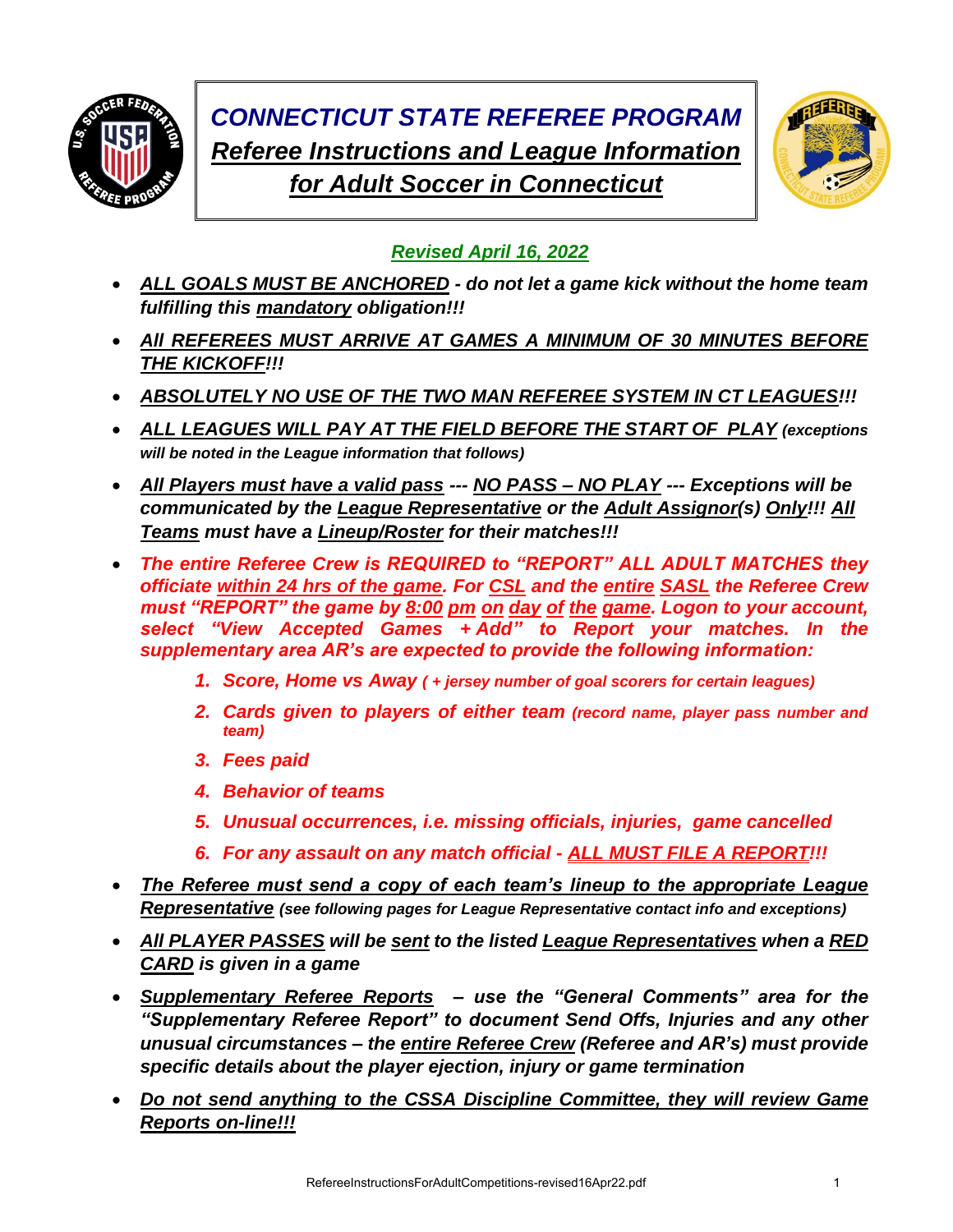• *To ensure the safety of all participants, only players and managers are allowed in the Technical Area. All spectators and other individuals must be asked to go to the opposite side of the field from the Team Benches and Technical Area.*

### **Rain Policy:**

*All assigned Referees MUST go to their field assignments for that particular date unless you receive some form of communication from the Referee Assignor(s) or the League Representative (NOT Team Managers) that the game has been canceled. Upon arrival at the field the Referee will determine if the match is playable. If the match is unplayable the entire crew is ONLY entitled to ½ the Referee game fee. Referees not following the above rain policy will be considered as a MISSED ASSIGNMENT and will be put in bad standing. NOTE: If the town or owner/operator closes a field there will be no game. The team representative must notify one of the Assignor(s) or the*  League Representative in order that they notify the Referee crew. Teams/Leagues making game *changes/cancellations without notifying the Assignors will be assessed a full fee for the Referee crew.*

*Check the league that you are scheduled to officiate; some have a phone hotline or web page for weather related cancellations.*

*Referee Game Assignments and Referee Assessments for most competitions will be scheduled on the web through:*



*[https://csrp.ctreferee.net](https://csrp.ctreferee.net/)*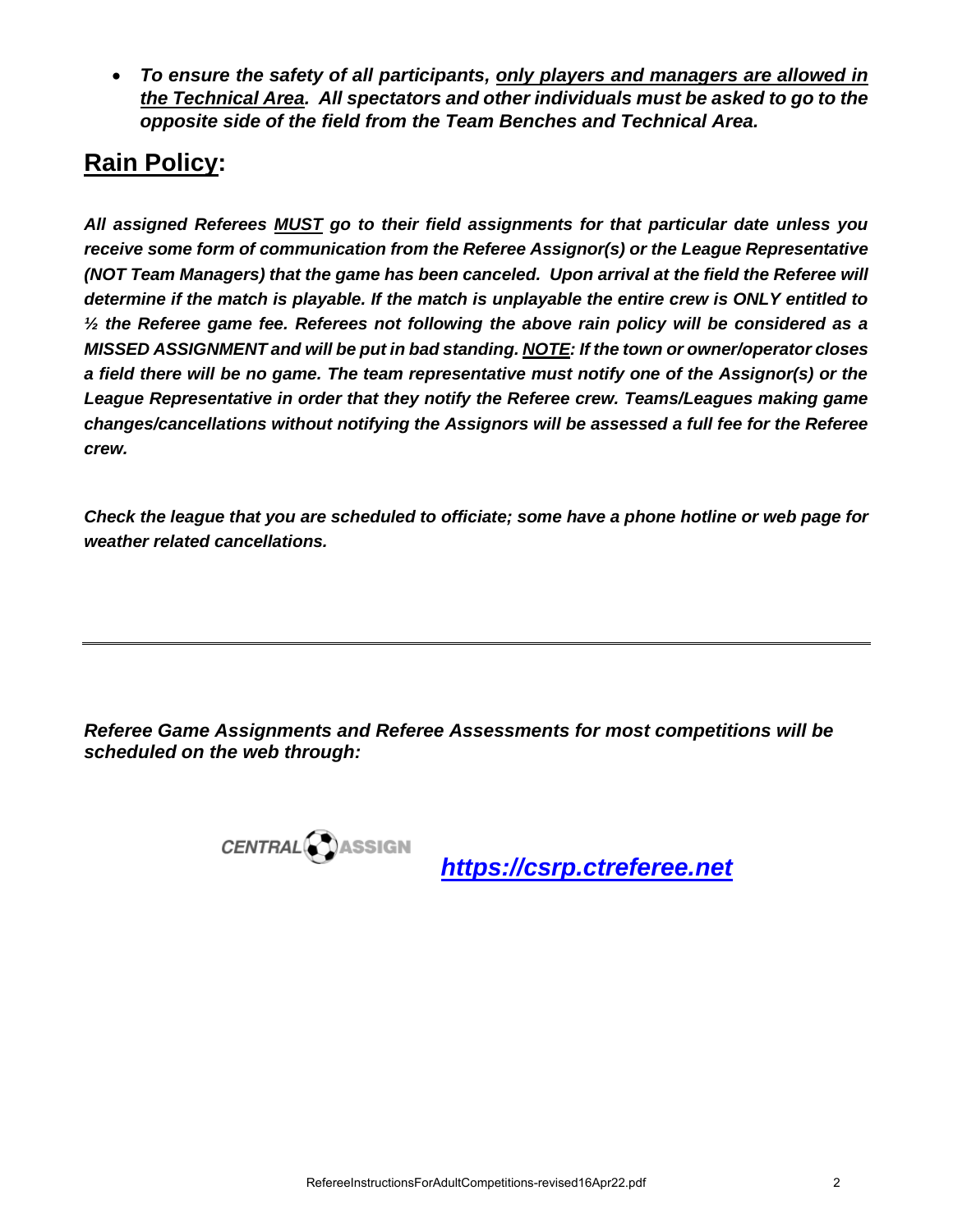## **CSSA "Point of Emphasis"**

The Connecticut State Soccer Association requests (CSSA) that a Laws Of The Game "Point of Emphasis" be observed by all adult match-assigned Referees prior to the start of competitive men's adult league matches (men's Open, U-23, O-30, O-40 to O-50 leagues and divisions), and co-ed leagues.

This is a request derived from a CSSA Special Committee on Referee Abuse that recently met. The Committee recommended that the following LOTG be emphasized:

### **LAW 12 - FOULS AND MISCONDUCT - Sending-off offences**

#### **Specifically:**

### **USING OFFENSIVE, INSULTING OR ABUSIVE LANGUAGE AND/OR GESTURES**

CSSA requests that assigned Referees issue a Red-Card to any player who verbally abuses them, or anyone else. Too many times we are getting reports of only a yellow-card (or no card at all) being issued when a Referee is verbally abused; while the LOTG require a Red Card.

Dan Rooney CSSA President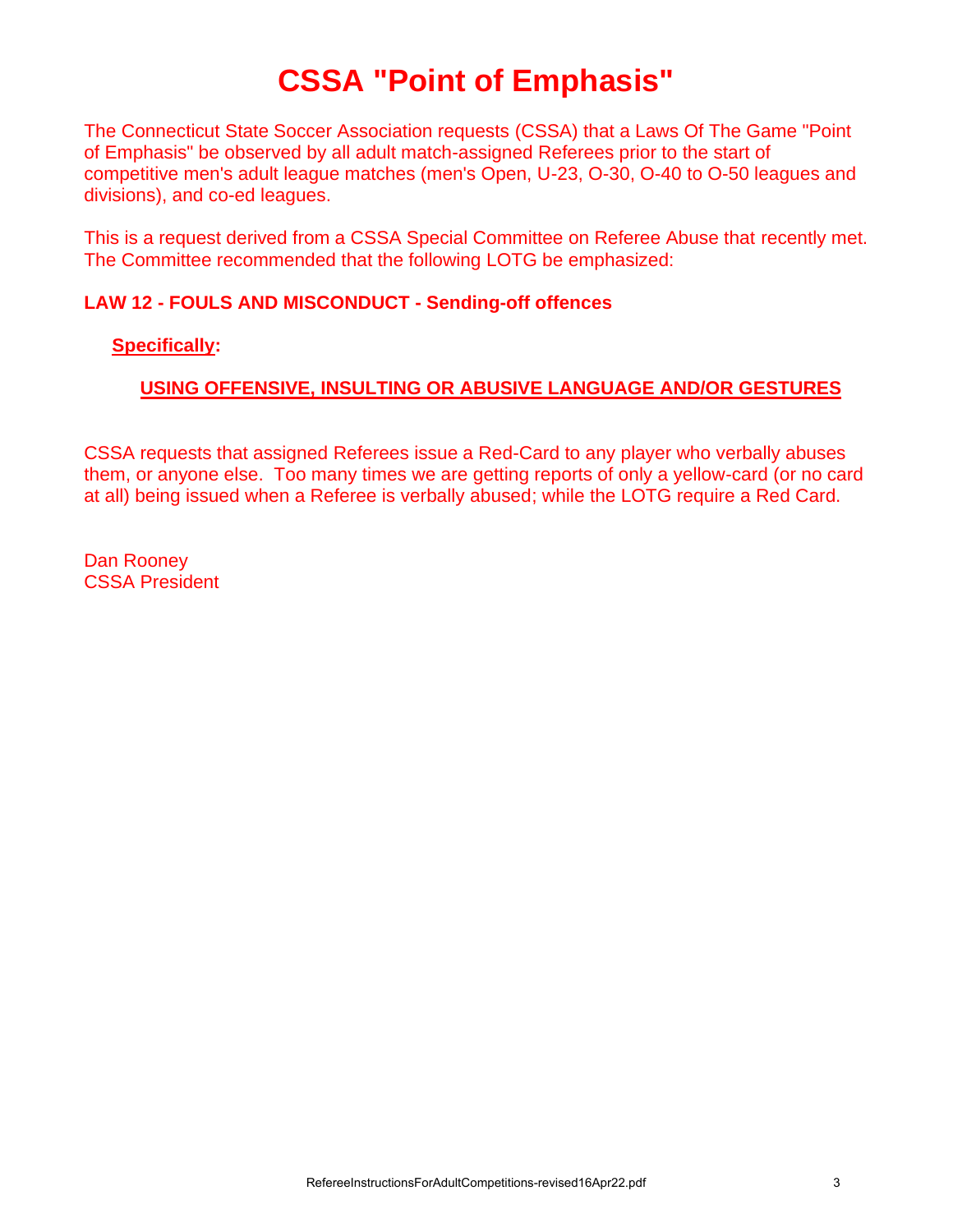### *Leagues:*

|                                                                                                            |                                                        | CASL – Connecticut Adult Soccer League – 0–40 Men (was CARSL) |                                                                         | (http://ctsal.leaguerepublic.com/) |                               |  |
|------------------------------------------------------------------------------------------------------------|--------------------------------------------------------|---------------------------------------------------------------|-------------------------------------------------------------------------|------------------------------------|-------------------------------|--|
| Fees:                                                                                                      | \$85                                                   |                                                               | Grace Period: 30 Min Either Team                                        |                                    | Duration of Match: 90 minutes |  |
| Subs:<br>Number:<br><b>Unlimited</b><br>FIFA - Any Stoppage In Play                                        |                                                        |                                                               |                                                                         |                                    |                               |  |
|                                                                                                            | Age Restrictions:                                      |                                                               | All Players must be 40 or turn 40 this year (Keeper may be 35 or older) |                                    |                               |  |
| Report Score to:                                                                                           |                                                        |                                                               | <b>Report on Central Assign within 24 hours</b>                         |                                    |                               |  |
|                                                                                                            | Do Not Send Lineups to Representatives for this League |                                                               |                                                                         |                                    |                               |  |
| Required - Record All Goal Scorers in Referee Supplementary Report<br>Keep Written Record of Goal Scorers: |                                                        |                                                               |                                                                         |                                    |                               |  |
| "NO SLIDING TACKLES" (first offence warning - next offense "Caution" player)                               |                                                        |                                                               |                                                                         |                                    |                               |  |

|               | <b>CSL – Connecticut Soccer League</b><br>(www.ctsoccerleague.com)           |                             |                                                                    |         |                                                                      |                                                                             |            |
|---------------|------------------------------------------------------------------------------|-----------------------------|--------------------------------------------------------------------|---------|----------------------------------------------------------------------|-----------------------------------------------------------------------------|------------|
| Fees:         | \$85/55                                                                      | Grace Period:               | Duration of Match:<br><b>None</b> If both teams agree then 15 min  |         |                                                                      |                                                                             | 90 minutes |
|               |                                                                              |                             |                                                                    |         | grace. Referees then make a decision to                              |                                                                             |            |
|               |                                                                              |                             |                                                                    |         | call the game. Referees are fully paid.                              |                                                                             |            |
| Subs:         |                                                                              | FIFA - Any Stoppage In Play |                                                                    | Number: | 8 Players With Re-entry                                              |                                                                             |            |
|               | Age Restrictions:                                                            | <b>None</b>                 |                                                                    |         |                                                                      |                                                                             |            |
|               | Report Score to:                                                             |                             |                                                                    |         | Report on <b>Central Assign</b> by 8:00 pm on Sunday or Day of Match |                                                                             |            |
|               | Keep Written Record of                                                       |                             |                                                                    |         |                                                                      | <b>Required --- Record All Goal Scorers in Referee Supplementary Report</b> |            |
| Goal Scorers: |                                                                              |                             |                                                                    |         |                                                                      | (include team name, player name, jersey number and number of goals scored)  |            |
|               |                                                                              |                             | (3) BENCH PERSONNEL MAX IN THE TECHNICAL AREA                      |         |                                                                      |                                                                             |            |
|               | League Requirements:                                                         |                             | <b>BENCH PERSONNEL MUST HAVE A "WHITE PASS" – NO SPECTATORS!!!</b> |         |                                                                      |                                                                             |            |
|               | Spectators must be on the opposite side of the field from team benches!!!    |                             |                                                                    |         |                                                                      |                                                                             |            |
|               | Referees must be paid no later than the half time intermission.              |                             |                                                                    |         |                                                                      |                                                                             |            |
|               | Game rosters must be sent to Jack Testani by fax, e-mail, or mail and passes |                             |                                                                    |         |                                                                      |                                                                             |            |
|               | for sent off players must be mailed to Jack Testani within 48 hours.         |                             |                                                                    |         |                                                                      |                                                                             |            |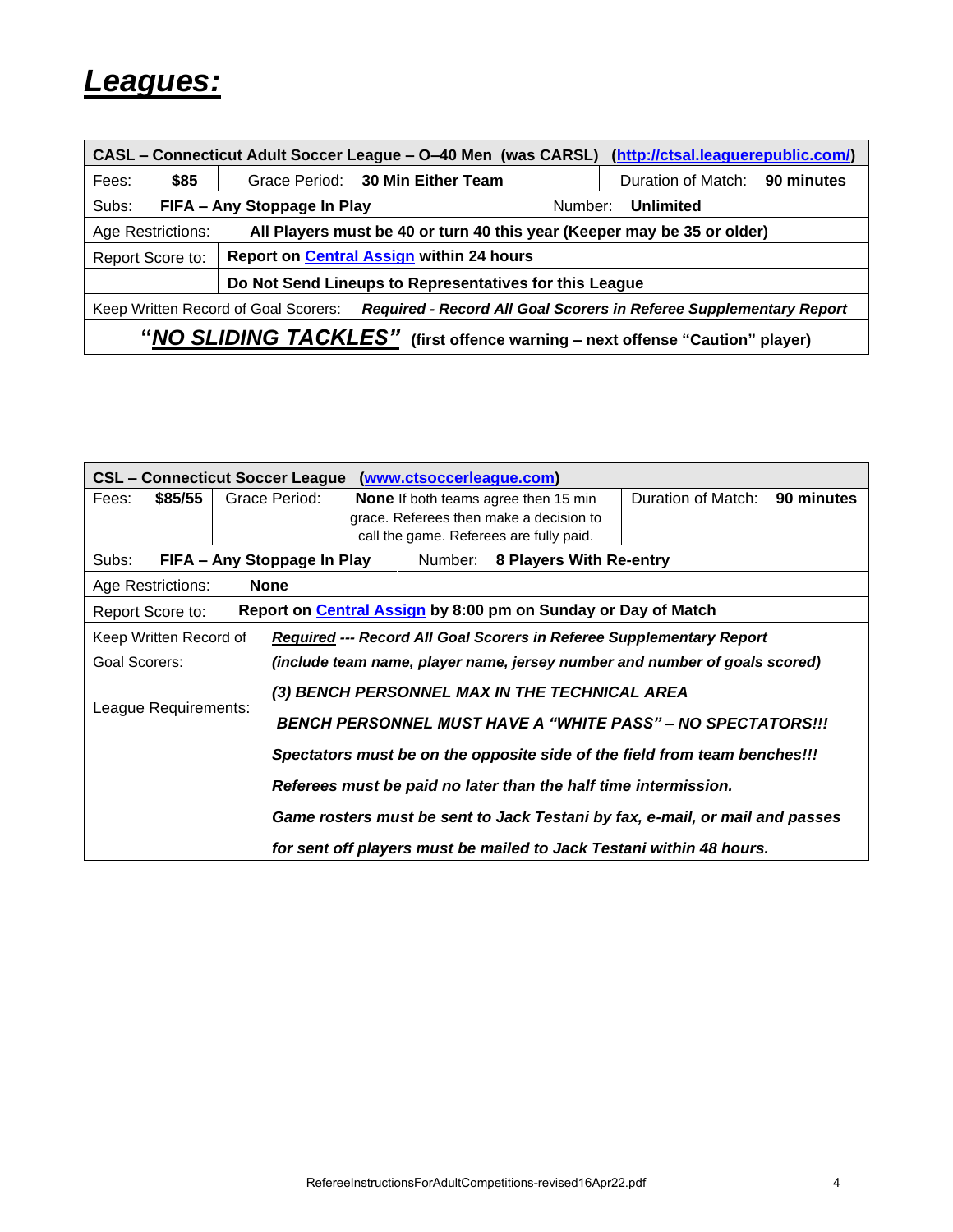| <b>ECWSC - Eastern CT Women Soccer Club (www.soccerkicks.net)</b>   |                                                        |  |  |                                              |                                                                                             |  |
|---------------------------------------------------------------------|--------------------------------------------------------|--|--|----------------------------------------------|---------------------------------------------------------------------------------------------|--|
| \$70                                                                | Grace Period: 15 Min Either Team<br>Duration of Match: |  |  |                                              | 80 minutes                                                                                  |  |
| Subs:<br>Number:<br><b>Unlimited</b><br>FIFA - Any Stoppage In Play |                                                        |  |  |                                              |                                                                                             |  |
| Age Restrictions:                                                   |                                                        |  |  |                                              |                                                                                             |  |
|                                                                     |                                                        |  |  |                                              |                                                                                             |  |
| from other team if they have 9 players present.                     |                                                        |  |  |                                              |                                                                                             |  |
| <b>Report within 24 hours</b><br>Report Score to:                   |                                                        |  |  |                                              |                                                                                             |  |
| Keep Written Record of Goal Scorers:<br><b>Not Required</b>         |                                                        |  |  |                                              |                                                                                             |  |
|                                                                     |                                                        |  |  | All Players Must Be 25 Years Of Age or Older | All Players will use either a Driver's License or a Valid Pass - teams can borrow 2 players |  |

| FVASC Men - Farmington Valley Adult Soccer Club (www.fvasc.com) |                                                                                                  |         |                    |            |  |
|-----------------------------------------------------------------|--------------------------------------------------------------------------------------------------|---------|--------------------|------------|--|
| \$70/55<br>Fees:                                                | Grace Period: 15 Min Either Team                                                                 |         | Duration of Match: | 80 minutes |  |
| Subs:                                                           | FIFA - Any Stoppage In Play                                                                      | Number: | <b>Unlimited</b>   |            |  |
| Age Restrictions as follows:                                    |                                                                                                  |         |                    |            |  |
|                                                                 | All Players Must Be Over 30 Years of Age, except three U-30s allowed per roster unless otherwise |         |                    |            |  |
| approved by league.                                             |                                                                                                  |         |                    |            |  |
|                                                                 | <b>Not Required</b><br>Keep Written Record of Goal Scorers:                                      |         |                    |            |  |
| <b>Report Game</b>                                              | Report within 24 hours – In order to receive payment for the assigned game the each              |         |                    |            |  |
| Score to:                                                       | member of the Referee crew must complete a game report on Central Assign within 24               |         |                    |            |  |
|                                                                 | hours. Referees will be mailed a check after the report has been properly completed.             |         |                    |            |  |
|                                                                 | For other Referee information go to: http://www.fvasc.com "Officials Area"                       |         |                    |            |  |
| League                                                          | Rain Cancellation --- check FVASC website 2 -3 hours prior to the game                           |         |                    |            |  |
| Requirements:                                                   | http://www.fvasc.com                                                                             |         |                    |            |  |
|                                                                 | In situations where teams do not have the minimum required players and if teams still            |         |                    |            |  |
|                                                                 | want to play, assigned Referees should stay to work the game.                                    |         |                    |            |  |
|                                                                 | All Referees must complete a W9 form for this league (make sure to enter your mailing            |         |                    |            |  |
|                                                                 | address)                                                                                         |         |                    |            |  |
|                                                                 | Download form W9 from https://www.irs.gov/pub/irs-pdf/fw9.pdf                                    |         |                    |            |  |
|                                                                 | For game fee issues contact Joe Truncali at joetruncali@gmail.com or 860-559-9597                |         |                    |            |  |

| NWSL - Nutmeg Women's Soccer League O-30 Women                                                                                |         |  |                                             |  |                               |  |  |
|-------------------------------------------------------------------------------------------------------------------------------|---------|--|---------------------------------------------|--|-------------------------------|--|--|
| Fees:                                                                                                                         | \$70/40 |  | Grace Period: 30 Min Either Team            |  | Duration of Match: 90 minutes |  |  |
| Subs:<br>Unlimited<br>FIFA - Any Stoppage In Play<br>Number:                                                                  |         |  |                                             |  |                               |  |  |
| Age Restrictions:                                                                                                             |         |  | All Players must be 30 or turn 30 this year |  |                               |  |  |
| Report Score to:<br>Report on <b>Central Assign</b> within 24 hours<br>Do Not Send Lineups to Representatives for this League |         |  |                                             |  |                               |  |  |
| Required - Record All Goal Scorers in Referee Supplementary Report<br>Keep Written Record of Goal Scorers:                    |         |  |                                             |  |                               |  |  |
| "NO SLIDING TACKLES"                                                                                                          |         |  |                                             |  |                               |  |  |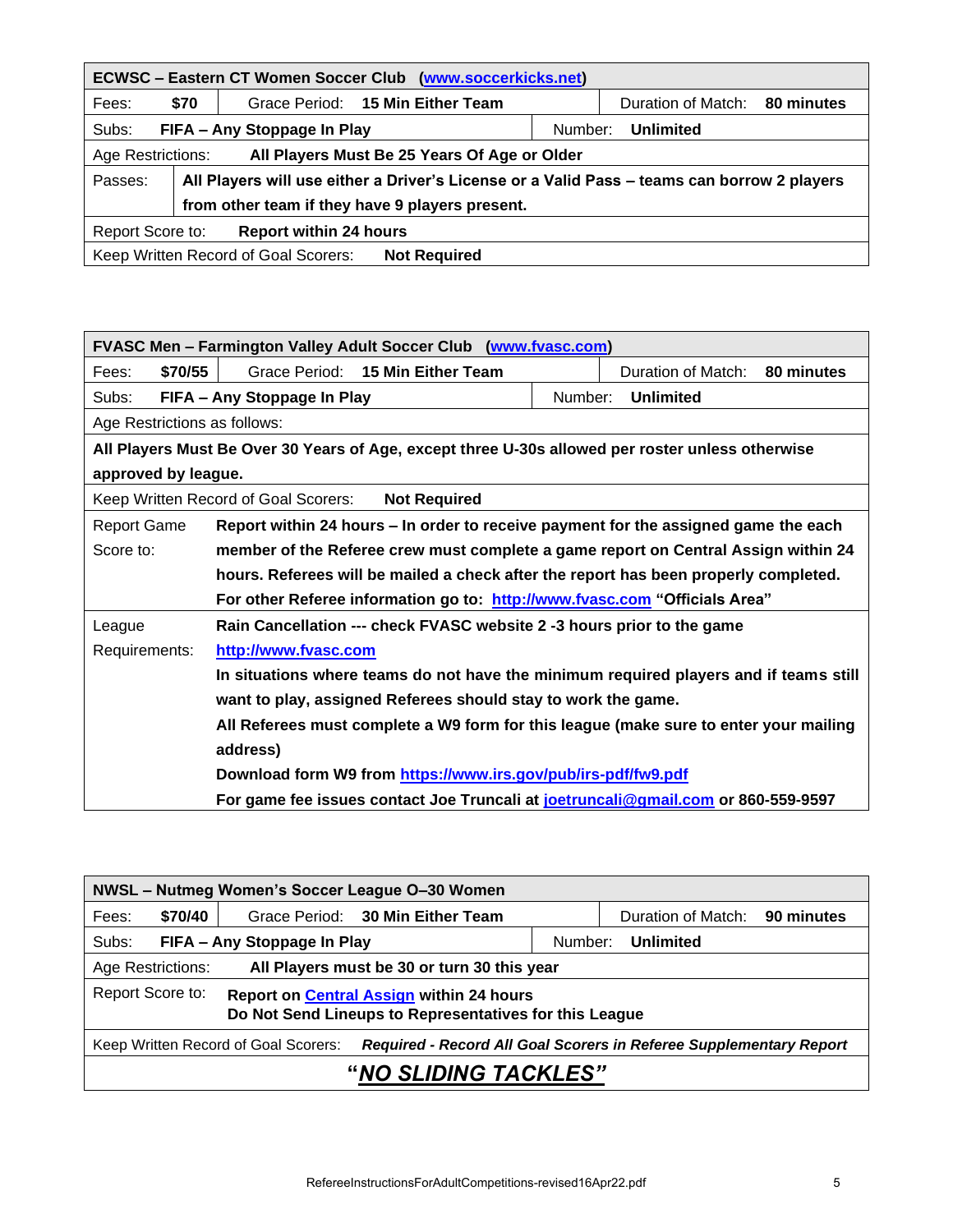| NWSL - Nutmeg Women's Soccer League O-40 Women                                                                                |                             |  |  |  |  |
|-------------------------------------------------------------------------------------------------------------------------------|-----------------------------|--|--|--|--|
| \$60<br>Grace Period: 30 Min Either Team<br>Fees:                                                                             |                             |  |  |  |  |
| Duration of Match:<br>80 minutes<br>Number of Players:<br>8 versus 8                                                          |                             |  |  |  |  |
| Subs:<br>FIFA - Any Stoppage In Play                                                                                          | Number:<br><b>Unlimited</b> |  |  |  |  |
| All Players must be 40 or turn 40 this year<br>Age Restrictions:                                                              |                             |  |  |  |  |
| Report Score to:<br>Report on <b>Central Assign</b> within 24 hours<br>Do Not Send Lineups to Representatives for this League |                             |  |  |  |  |
| Required - Record All Goal Scorers in Referee Supplementary Report<br>Keep Written Record of Goal Scorers:                    |                             |  |  |  |  |
| "NO SLIDING TACKLES"                                                                                                          |                             |  |  |  |  |

| <b>SCWSL - Connecticut Women's Soccer League (www.scwsl.com)</b> |                                                                                |  |                                                 |         |                    |            |
|------------------------------------------------------------------|--------------------------------------------------------------------------------|--|-------------------------------------------------|---------|--------------------|------------|
| Fees:                                                            | \$65/40                                                                        |  | Grace Period: 15 Min Either Team                |         | Duration of Match: | 90 minutes |
| Subs:<br>FIFA - Any Stoppage In Play                             |                                                                                |  |                                                 | Number: | Unlimited          |            |
|                                                                  | Age Restrictions:<br><b>None</b>                                               |  |                                                 |         |                    |            |
| Report Score to:                                                 |                                                                                |  | Report on <b>Central Assign</b> within 24 hours |         |                    |            |
|                                                                  | Keep Written Record of Goal Scorers:                                           |  | <b>Not Required</b>                             |         |                    |            |
|                                                                  | Stamford Field Closing Hotline (203) 406-4224<br>In case on Inclement weather: |  |                                                 |         |                    |            |
|                                                                  | Weston Field Closing Hotline (203) 834-3773                                    |  |                                                 |         |                    |            |
|                                                                  | Greenwich Field Closing Hotline (203) 618-7650                                 |  |                                                 |         |                    |            |

| SNEASL – Southern New England Association Soccer League (wwws.sneasl.com)                                                                                            |                                                                                                                                                                                                       |                             |                                                                      |         |           |  |
|----------------------------------------------------------------------------------------------------------------------------------------------------------------------|-------------------------------------------------------------------------------------------------------------------------------------------------------------------------------------------------------|-----------------------------|----------------------------------------------------------------------|---------|-----------|--|
| \$75<br>Fees:                                                                                                                                                        |                                                                                                                                                                                                       |                             | Grace Period: 15 Min Either Team<br>Duration of Match:<br>90 minutes |         |           |  |
| Subs:                                                                                                                                                                |                                                                                                                                                                                                       | FIFA – Any Stoppage In Play |                                                                      | Number: | Unlimited |  |
|                                                                                                                                                                      | <b>O-30 Age Restrictions:</b><br>Three Under 30 Players May Be On The Field At One Time, Not Including Goal Keeper<br>They Must Be 25 Years or Older - The Rest Of The Team Must Be 30 Years Or Older |                             |                                                                      |         |           |  |
|                                                                                                                                                                      |                                                                                                                                                                                                       |                             | Goal Keeper Must Be 25 Years Or Older                                |         |           |  |
| All Players Must Be Over 40 Years Of Age or turning 40 this half of the current<br><b>O-40 Age Restrictions:</b><br>season (i.e. spring or fall), Except Goal Keeper |                                                                                                                                                                                                       |                             |                                                                      |         |           |  |
| O-40 Keeper:<br>Must Be 35 Years or Older – Underage Goal Keepers are not allowed as field player                                                                    |                                                                                                                                                                                                       |                             |                                                                      |         |           |  |
| <b>Report within 24 hours</b><br>Report Score to:                                                                                                                    |                                                                                                                                                                                                       |                             |                                                                      |         |           |  |
| Keep Written Record of Goal Scorers:<br><b>Not Required</b>                                                                                                          |                                                                                                                                                                                                       |                             |                                                                      |         |           |  |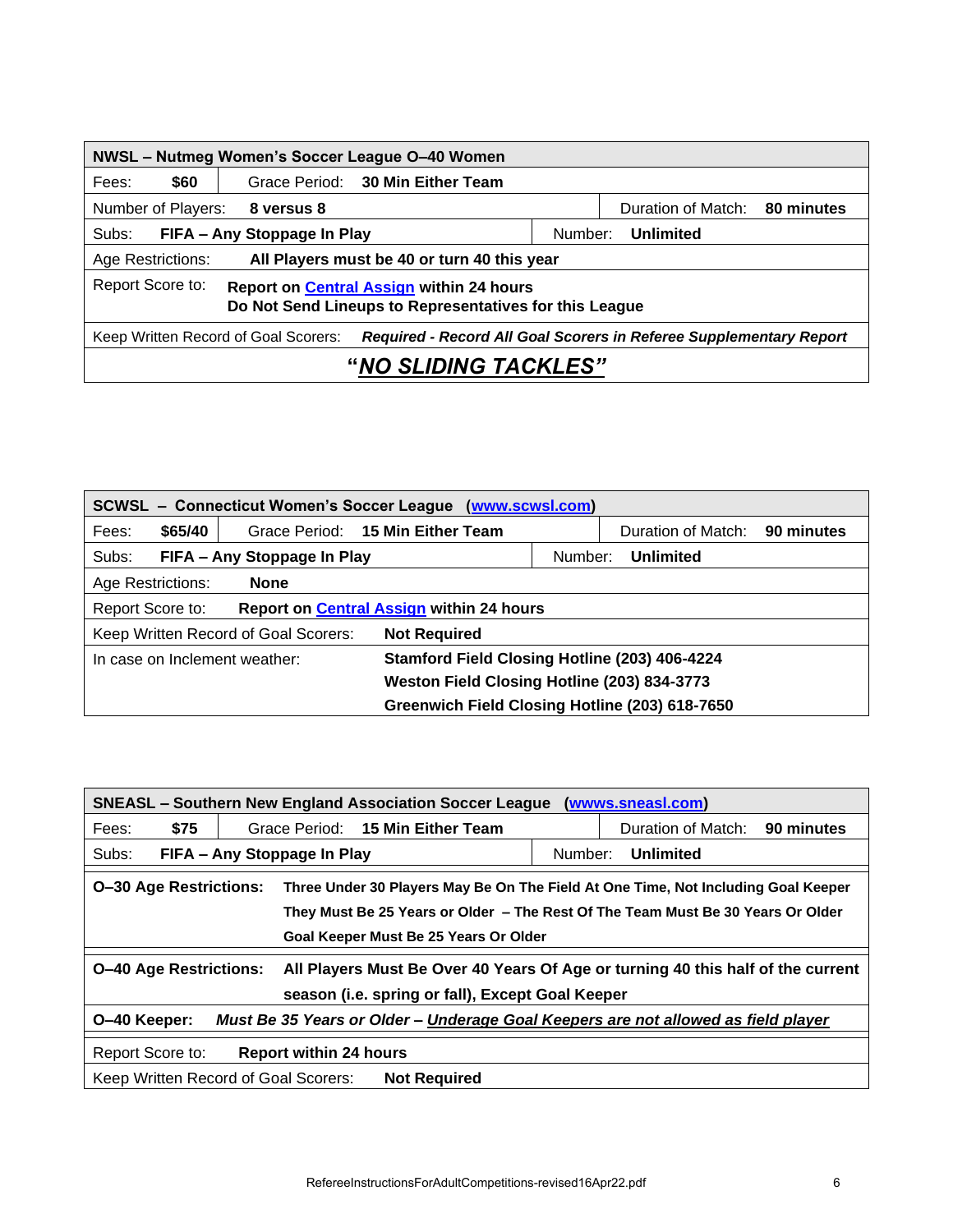| SASL - Shoreline Adult Soccer League - 0-30 and 0-40 leagues<br>(www.saslsoccer.com)                                                                                                                                                                                                                                                                                                                                                                                                                                                                                                                                                                                                                                                  |  |  |  |  |  |
|---------------------------------------------------------------------------------------------------------------------------------------------------------------------------------------------------------------------------------------------------------------------------------------------------------------------------------------------------------------------------------------------------------------------------------------------------------------------------------------------------------------------------------------------------------------------------------------------------------------------------------------------------------------------------------------------------------------------------------------|--|--|--|--|--|
| \$100 One Referee<br>\$85/\$55<br>Duration of Match:<br>90 minutes<br>Fees:                                                                                                                                                                                                                                                                                                                                                                                                                                                                                                                                                                                                                                                           |  |  |  |  |  |
| Grace<br>As SASL implements more double header games, <b>GAMES MUST START ON TIME!!!</b><br>Period:<br>THE GRACE PERIOD WILL BE AS FOLLOWS (per SASL Rules and By-Laws section C5):<br>• BOTH teams have a ten (10) minute grace period, and MUST be ready to play within ten (10)                                                                                                                                                                                                                                                                                                                                                                                                                                                    |  |  |  |  |  |
| minutes of scheduled start time.<br>. Ready to play is at least seven (7) players in uniform on the field, with team player passes and<br>line up form already checked out by Referee.                                                                                                                                                                                                                                                                                                                                                                                                                                                                                                                                                |  |  |  |  |  |
| • The Referee's time is considered official!!!                                                                                                                                                                                                                                                                                                                                                                                                                                                                                                                                                                                                                                                                                        |  |  |  |  |  |
| • If these conditions are not met, a team is under no obligation to start a game after the ten (10)<br>minute grace period and can request the Referee to call the game, Referee MUST honor<br>request. The offending club shall be fined, forfeit the game and pay the Referee's FULL fee. If<br>the Referee reports a game is started after the ten (10) minute grace period, but before the<br>twenty (20) minute mark, the late team(s) shall be fined (Rule L. 5 & 14). Referee MUST CANCEL<br>the game if late team is not on field ready to START play at twenty (20) minutes after scheduled<br>start time. Game CANNOT BE STARTED and played after the twenty (20) minute mark and<br>Referees shall be paid their FULL FEE. |  |  |  |  |  |
| Rain Cancellation Policy - 2 hours prior to game time check web link below for cancellations:<br>Rain<br>http://groups.google.com/group/SASLSCHEDULE?hl=en<br>Policy:                                                                                                                                                                                                                                                                                                                                                                                                                                                                                                                                                                 |  |  |  |  |  |
| <b>Unlimited</b><br>Subs:<br>FIFA - Any stoppage in play<br>Number:                                                                                                                                                                                                                                                                                                                                                                                                                                                                                                                                                                                                                                                                   |  |  |  |  |  |
| <b>O-30 Age Restrictions:</b><br>All Players Must Be 30 Years or Older, except Goal Keeper                                                                                                                                                                                                                                                                                                                                                                                                                                                                                                                                                                                                                                            |  |  |  |  |  |
| O-30 Keeper:<br>Must Be 25 Years or Older (Goal Keeper under 30 years of age will have different color pass)                                                                                                                                                                                                                                                                                                                                                                                                                                                                                                                                                                                                                          |  |  |  |  |  |
| <b>O-40 Age Restrictions:</b><br>All Players Must Be 40 Years or Older, except Goal Keeper                                                                                                                                                                                                                                                                                                                                                                                                                                                                                                                                                                                                                                            |  |  |  |  |  |
| O-40 Keeper:<br>Must Be 35 Years or Older (Goal Keeper under 40 years of age will have different color pass)                                                                                                                                                                                                                                                                                                                                                                                                                                                                                                                                                                                                                          |  |  |  |  |  |
| All Players Must Be 50 Years or Older, except Goal Keeper<br><b>O-50 Age Restrictions:</b>                                                                                                                                                                                                                                                                                                                                                                                                                                                                                                                                                                                                                                            |  |  |  |  |  |
| O-50 Keeper:<br>Must Be 45 Years or Older (Goal Keeper under 40 years of age will have different color pass)                                                                                                                                                                                                                                                                                                                                                                                                                                                                                                                                                                                                                          |  |  |  |  |  |
| Notes:<br>- Underage Goal Keepers Are Not Allowed As Field Players!!!<br>- No hand written player information is allowed on game line-up forms except for shirt number<br>changes!!!<br>- Referees should not allow handwritten players on the roster to play!!!                                                                                                                                                                                                                                                                                                                                                                                                                                                                      |  |  |  |  |  |

*Please scroll to the next page for SASL reporting instructions*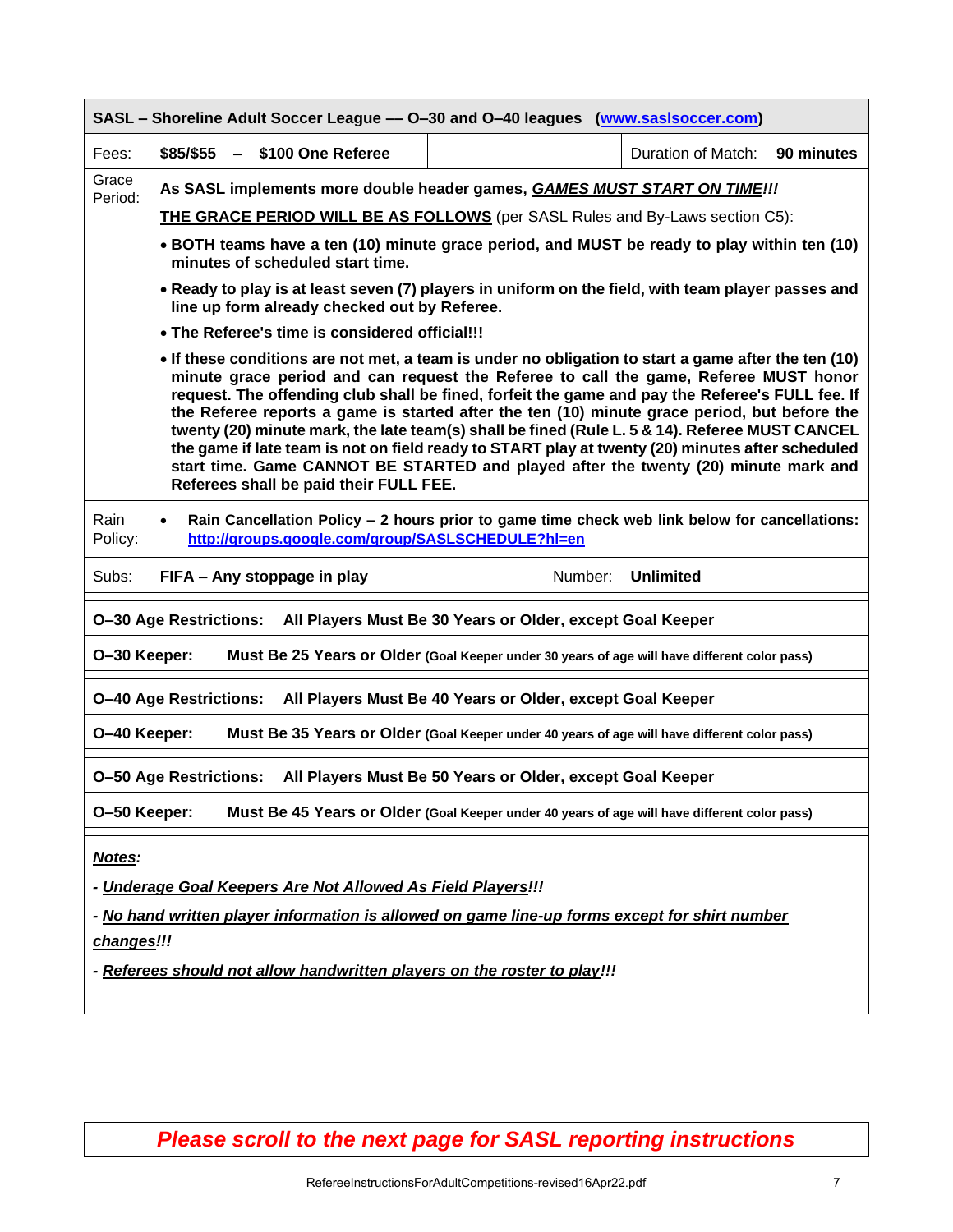*SASL Reporting Instructions:*

**Report on [Central Assign](http://csrp.ctreferee.net/)**

**-** *Game reports must be completed by 8:00 pm of the night of the game day unless the game is a night game, then you have till noon the next day***.**

**-** *Game reports must be completed with all detailed information by the Referee including Supplemental Report when issuing red cards or having major player injury(s)***.**

**-** *Assistant Referees must complete the game report also on each game. They must provide in notes section: the score, how many cautions or send off(s) for each team and any other noteworthy incidents***.**

*Due to COVID restrictions please use the following procedure for submitting rosters and Red Cards given:*

**E-mail images of both team's rosters and any passes for Red Card(s) given to Chen Szu Hao at chenzao@gmail.com within 48 hours after game!!!** 

|  |  | Keep Written Record of Goal Scorers: |
|--|--|--------------------------------------|
|  |  |                                      |

Not Required, must report final score in Central Assign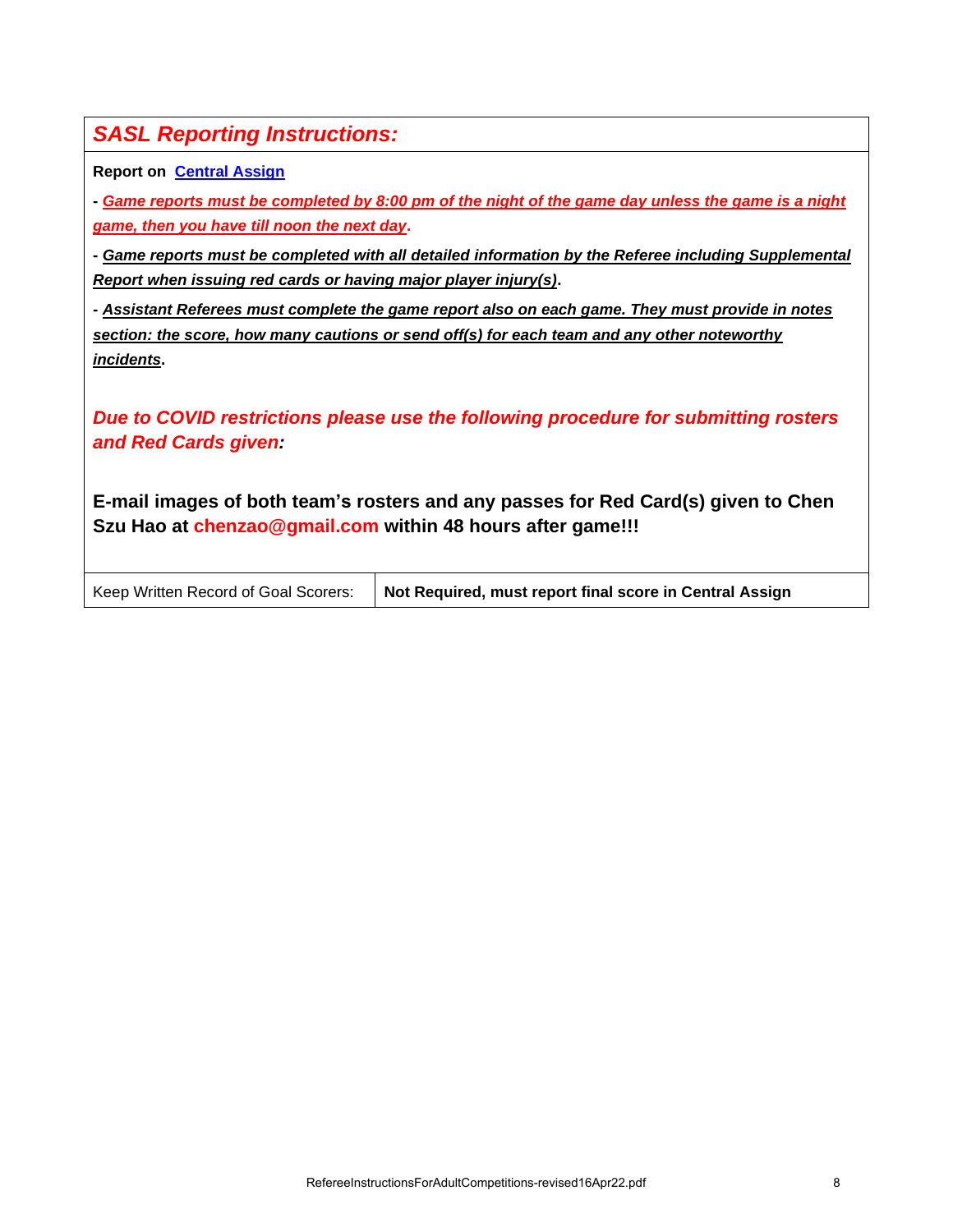| FSA Summer Leagues - U23 Men and U23 Women                                       |                                                                                                             |  |                                  |  |  |  |  |
|----------------------------------------------------------------------------------|-------------------------------------------------------------------------------------------------------------|--|----------------------------------|--|--|--|--|
| Fees:                                                                            | \$65/\$50/\$50                                                                                              |  |                                  |  |  |  |  |
| Grace Period:                                                                    | Clock must start at the time of kick off not later - there                                                  |  | Duration of Match:<br>90 minutes |  |  |  |  |
|                                                                                  | is no grace period                                                                                          |  |                                  |  |  |  |  |
|                                                                                  | Cup Games - (2) full 5 Minute Halves + Kicks from the Mark to determine a winner                            |  |                                  |  |  |  |  |
| Subs:                                                                            | Unlimited<br>FIFA - Any Stoppage In Play<br>Number:                                                         |  |                                  |  |  |  |  |
| Age Restrictions:                                                                | Players Must Be Under 23 Years Of Age                                                                       |  |                                  |  |  |  |  |
|                                                                                  | Keep Written Record of Goal Scorers:<br><b>Not Required</b>                                                 |  |                                  |  |  |  |  |
| Special                                                                          | FSA will print the team rosters and will put them in a folder on the field's benches. ONLY those players on |  |                                  |  |  |  |  |
| Instructions:                                                                    | the roster can play. Players MUST CHECK IN with Driver's License or other school photo ID. This MUST        |  |                                  |  |  |  |  |
| be done for each game. Update the score sheet in the folder with the game score. |                                                                                                             |  |                                  |  |  |  |  |

| FSA Summer League - High School |                                                                                                             |  |                                  |  |  |  |
|---------------------------------|-------------------------------------------------------------------------------------------------------------|--|----------------------------------|--|--|--|
| Fees:                           | \$65 – one man system                                                                                       |  |                                  |  |  |  |
| Grace Period:                   | Clock must start at the time of kick off not later - there                                                  |  | Duration of Match:<br>80 minutes |  |  |  |
|                                 | is no grace period                                                                                          |  |                                  |  |  |  |
| Subs:                           | FIFA - Any Stoppage In Play<br><b>Unlimited</b><br>Number:                                                  |  |                                  |  |  |  |
| Age Restrictions:               | ???                                                                                                         |  |                                  |  |  |  |
|                                 | Keep Written Record of Goal Scorers:<br><b>Not Required</b>                                                 |  |                                  |  |  |  |
| Special                         | FSA will print the team rosters and will put them in a folder on the field's benches. ONLY those players on |  |                                  |  |  |  |
| Instructions:                   | the roster can play. Players MUST CHECK IN with Driver's License or other school photo ID. This MUST        |  |                                  |  |  |  |
|                                 | be done for each game. Update the score sheet in the folder with the game score.                            |  |                                  |  |  |  |

| Stamford Co-Ed Soccer League (http://www.stamfordcoedsoccer.com)                                                                 |                                                                                                                 |  |                  |  |  |  |
|----------------------------------------------------------------------------------------------------------------------------------|-----------------------------------------------------------------------------------------------------------------|--|------------------|--|--|--|
| Fees:                                                                                                                            | \$70 - One Referee (each team pays \$35.00)                                                                     |  |                  |  |  |  |
| Grace Period:                                                                                                                    | 15 Min Either Team<br>Duration of Match:<br>80 minutes                                                          |  |                  |  |  |  |
| Subs:                                                                                                                            | Any Stoppage In Play - minimum number of players is 7 (consistent with FIFA)                                    |  | <b>Unlimited</b> |  |  |  |
|                                                                                                                                  | Maximum number of men on the field is 6 at any given time - Maximum number of women on the field is 6 at any    |  |                  |  |  |  |
|                                                                                                                                  | given time - All players must have numbers on their jersey, if not note in game report and send an email Sandra |  |                  |  |  |  |
| Hampson - sandra7h@aol.com                                                                                                       |                                                                                                                 |  |                  |  |  |  |
| Passes /                                                                                                                         | No player passes will be used; teams must use an acceptable form of photo identification.                       |  |                  |  |  |  |
| Rosters:                                                                                                                         | Rosters will be pre-printed with no "write in" names permitted.                                                 |  |                  |  |  |  |
| E-mail rosters to Sandra Hampson -- sandra7h@aol.com                                                                             |                                                                                                                 |  |                  |  |  |  |
| Report on Central Assign no later than Noon the next day – written record of goal scorers is<br>Report Score to:<br>not required |                                                                                                                 |  |                  |  |  |  |
| "NO SLIDING TACKLES"                                                                                                             |                                                                                                                 |  |                  |  |  |  |
| No sliding tackles are permitted at any time except for the goalkeeper sliding within his / her own penalty area to              |                                                                                                                 |  |                  |  |  |  |
| make a play on the ball. Field player slide tackling MUST BE SANCTIONED WITH A YELLOW CARD for Unsporting                        |                                                                                                                 |  |                  |  |  |  |
| Behavior and a notation in the Supplemental Section of the game report is required. If a foul is not committed in                |                                                                                                                 |  |                  |  |  |  |
| connection with the slide tackle, then the restart is an indirect free kick for the unsporting behavior.                         |                                                                                                                 |  |                  |  |  |  |
| E-mail John Collins ctiacref@comcast.net immediately after the game with any send offs/dismissals in addition to                 |                                                                                                                 |  |                  |  |  |  |
| completing a game report on Central Assign                                                                                       |                                                                                                                 |  |                  |  |  |  |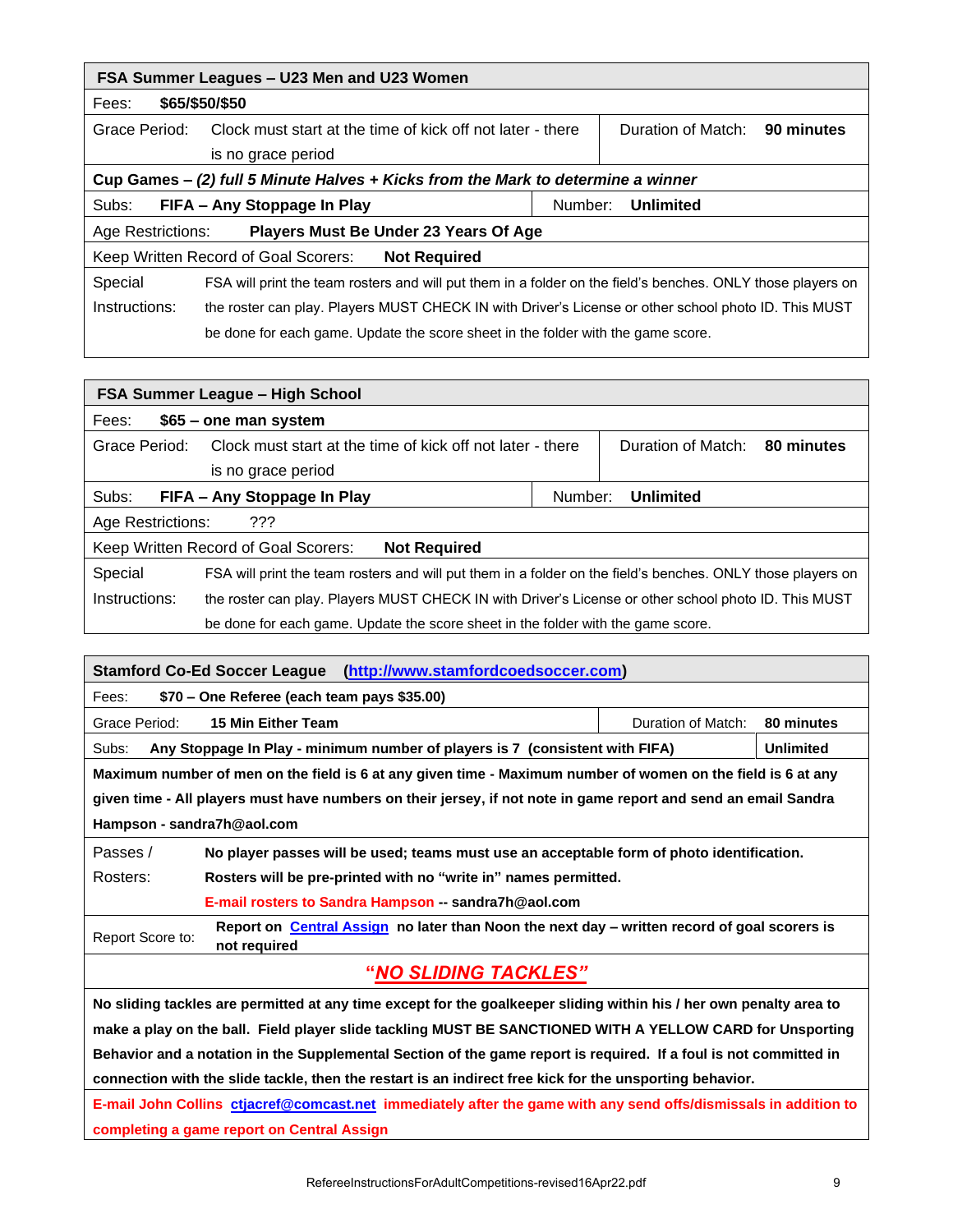| WHWSC - West Hartford Women's Soccer Club (www.whwsc.org)                                        |         |                             |                                  |         |                    |            |
|--------------------------------------------------------------------------------------------------|---------|-----------------------------|----------------------------------|---------|--------------------|------------|
| Fees:                                                                                            | \$55/30 |                             | Grace Period: 15 Min Either Team |         | Duration of Match: | 80 minutes |
| Subs:                                                                                            |         | FIFA - Any Stoppage In Play |                                  | Number: | Unlimited          |            |
| Players must be 21 years of age for Div A and 25 years of age for Div B<br>Age Restrictions:     |         |                             |                                  |         |                    |            |
| Report within 24 hours – For Referee Report / Payment information go to<br>Report Game Score to: |         |                             |                                  |         |                    |            |
| http://westhartfordsoccer.net/whwsc_home.htm                                                     |         |                             |                                  |         |                    |            |
| Keep Written Record of Goal Scorers:<br><b>Not Required</b>                                      |         |                             |                                  |         |                    |            |
| casy26@gmail.com<br>For Payment Info Contact:<br><b>Carolyn Young</b>                            |         |                             |                                  |         |                    |            |

| <b>WSL - World Soccer League - Premier Division</b>                               |                                                                                    |                    |  |  |                                                                         |
|-----------------------------------------------------------------------------------|------------------------------------------------------------------------------------|--------------------|--|--|-------------------------------------------------------------------------|
| \$80/50<br>Fees:                                                                  |                                                                                    | Duration of Match: |  |  | 90 minutes                                                              |
| Grace Period:                                                                     | 10 minutes — start game on time — games not started on time reduce the time of the |                    |  |  |                                                                         |
|                                                                                   |                                                                                    |                    |  |  | halves by the delay or else forfeit game for the team that is not ready |
| Subs:<br>FIFA - Any Stoppage In Play<br>Number: 8 subs - no re-entry              |                                                                                    |                    |  |  |                                                                         |
| Age Restrictions:<br>none                                                         |                                                                                    |                    |  |  |                                                                         |
| Report Score to:<br><b>Report within 24 hours</b>                                 |                                                                                    |                    |  |  |                                                                         |
| Keep Written Record of Goal Scorers:<br>Yes, report all scorers on Central Assign |                                                                                    |                    |  |  |                                                                         |

| WSL - World Soccer League - Over 35 Division                                                                   |                                                                                    |                                                                         |  |  |  |
|----------------------------------------------------------------------------------------------------------------|------------------------------------------------------------------------------------|-------------------------------------------------------------------------|--|--|--|
| \$70/50<br>Fees:                                                                                               | Duration of Match:                                                                 | 80 minutes                                                              |  |  |  |
| Grace Period:                                                                                                  | 10 minutes — start game on time — games not started on time reduce the time of the |                                                                         |  |  |  |
|                                                                                                                |                                                                                    | halves by the delay or else forfeit game for the team that is not ready |  |  |  |
| Subs:                                                                                                          | FIFA - Any Stoppage In Play                                                        | Number:<br>Unlimited                                                    |  |  |  |
| Age Restrictions:<br>All Players Must Be Over 35 Years Of Age (Teams are permitted (2) players under 33 years) |                                                                                    |                                                                         |  |  |  |
| Report Score to:<br><b>Report within 24 hours</b>                                                              |                                                                                    |                                                                         |  |  |  |
| Keep Written Record of Goal Scorers:<br>Yes, report all scorers on Central Assign                              |                                                                                    |                                                                         |  |  |  |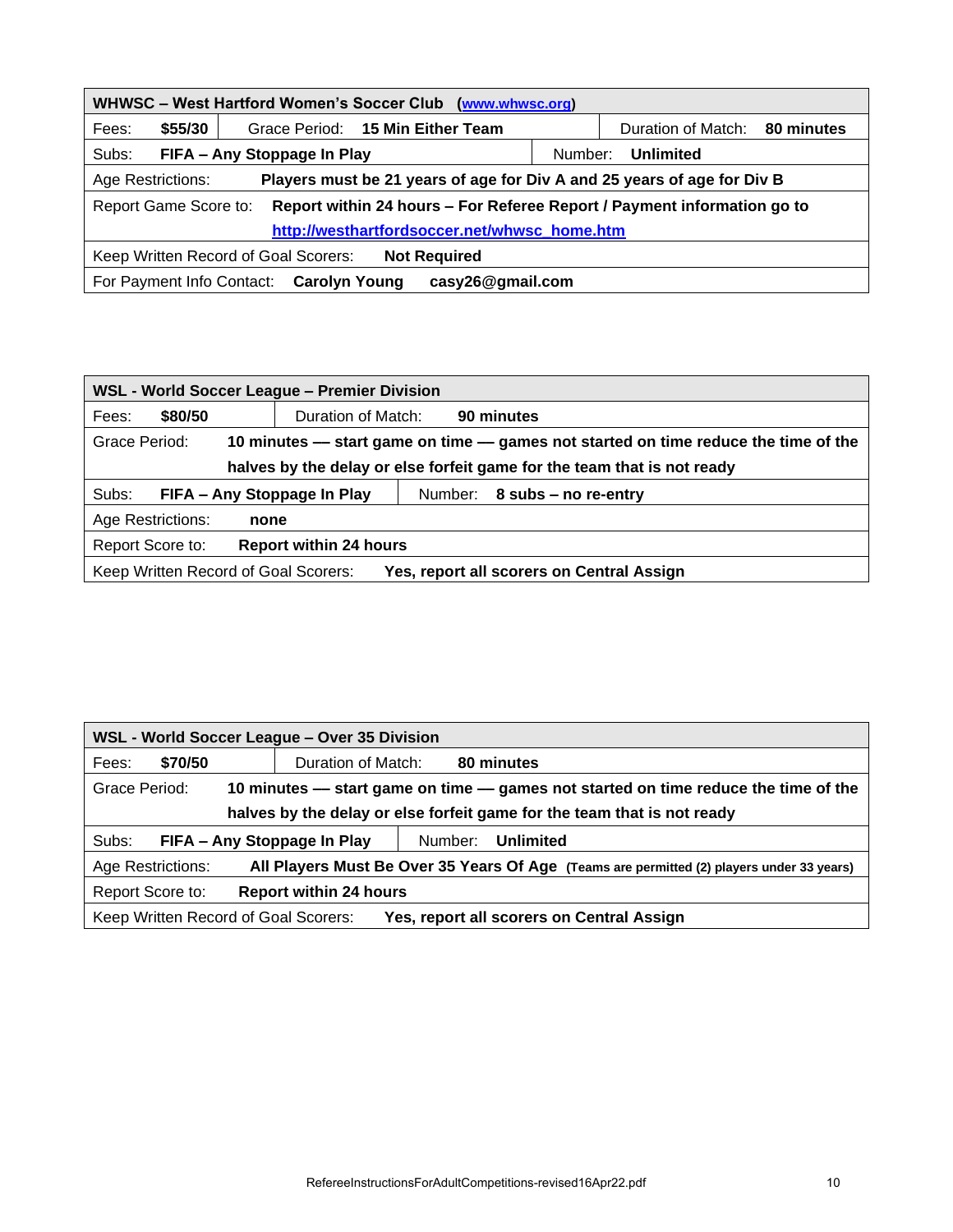| CSSA State Cup "MEN" - Over 30 + Over 40 + Over 50                                                              |                                                                                                                                   |  |  |  |
|-----------------------------------------------------------------------------------------------------------------|-----------------------------------------------------------------------------------------------------------------------------------|--|--|--|
| note: age group information must be stated in all reports                                                       | www.cssasoccer.com                                                                                                                |  |  |  |
| \$85/55<br>Fees:                                                                                                | Away Team pays the Referee - Home Team pays the Assistant Referees                                                                |  |  |  |
| <b>15 Min Either Team</b><br>Grace Period:                                                                      | Duration of Match:<br>90 minutes                                                                                                  |  |  |  |
| Draw/Tied matches are permitted<br>Group Stage play only:                                                       |                                                                                                                                   |  |  |  |
| Knock-out rounds only -                                                                                         | FIFA Extra Time rules apply if needed to determine a winner:<br>(2) full 15 Minute Halves, if still tied proceed to Penalty Kicks |  |  |  |
| FIFA - Any Stoppage In Play<br>Subs:                                                                            | Number:<br>Unlimited                                                                                                              |  |  |  |
| <b>O-30 Age Restrictions:</b>                                                                                   | All Players Must Be 30 Years or Older, except Goal Keeper                                                                         |  |  |  |
| Must Be 25 Years or Older<br>O-30 Keeper:                                                                       |                                                                                                                                   |  |  |  |
| <b>O-40 Age Restrictions:</b>                                                                                   | All Players Must Be 40 Years or Older, except Goal Keeper                                                                         |  |  |  |
| Must Be 35 Years or Older<br>O-40 Keeper:                                                                       |                                                                                                                                   |  |  |  |
| <b>O-50 Age Restrictions:</b><br>All Players Must Be 50 Years or Older, except Goal Keeper                      |                                                                                                                                   |  |  |  |
| O-50 Keeper:<br>Must Be 45 Years or Older                                                                       |                                                                                                                                   |  |  |  |
| Underage Goal Keepers are not allowed as field players                                                          |                                                                                                                                   |  |  |  |
| <b>Official Match</b><br>The "Official" Match Report must be entered in Central Assign within 24 hours of Kick- |                                                                                                                                   |  |  |  |
| Off – failure to comply will likely eliminate officials from further Cup assignments<br>Report:                 |                                                                                                                                   |  |  |  |
| Rosters/Checked<br>Checked-in Rosters MUST BE RETURNED TO CSSA to ensure players are legal.                     |                                                                                                                                   |  |  |  |
| Failure to return rosters will likely eliminate officials from further Cup assignments<br>In Players:           |                                                                                                                                   |  |  |  |
| Keep Written Record of Goal Scorers:<br><b>Required</b>                                                         |                                                                                                                                   |  |  |  |

**The following are MANDATORY requirements to start a CSSA Cup match and only in extraordinary situations and with CSSA approval will these requirements be altered for a CSSA Cup match:**

- **Do not Kick Off any CSSA Cup match without pre-printed "Official CSSA Cup Rosters" rosters that are stamped/signed by the CSSA Cup Chairman or contain a CSSA watermark/background (absolutely no write-in of player names)**
- **Rosters must have full names and ID numbers; including coaches if they are not checked in as a player (no handwritten data except for jersey/shirt numbers allowed) (absolutely no write-in of player names)**
- **Player jersey/shirt numbers must be recorded on the rosters at player check-in**
- **Players must present a valid CSSA or USASA player pass during the check-in process (no pass = no play), unless their league uses valid "picture rosters such as SNEASL or a designated other form of picture ID, explicitly communicated by the CSSA (CDL, passport, etc.)**
- **CSSA CUP Final matches will be paid by CSSA, all other match Referee fees will be paid by the teams (4th officials for Finals will be paid either by CSRP or CSSA)**

| CSSA State Cup "MEN" - Over 30 + Over 40 + Over 50<br>Continued                                                                                    | www.cssasoccer.com                                                                                                                |
|----------------------------------------------------------------------------------------------------------------------------------------------------|-----------------------------------------------------------------------------------------------------------------------------------|
| <b>ALL Match Rosters from CSSA State Cup Games</b><br>are to be sent by e-mail not later than 48 hours<br>after the kickoff (copy both recipients) | <b>Player Passes for all Red Cards given in CSSA</b><br>State Cup Games are to be sent by mail to:<br>(this is for CSSA Cup only) |
| Julia Connor: jul.conn.6@gmail.com<br>and<br>Dan Rooney: danrooney2009@gmail.com                                                                   | The respective League Contact<br>(i.e. SASL player passes go to Andy Aldo, etc)                                                   |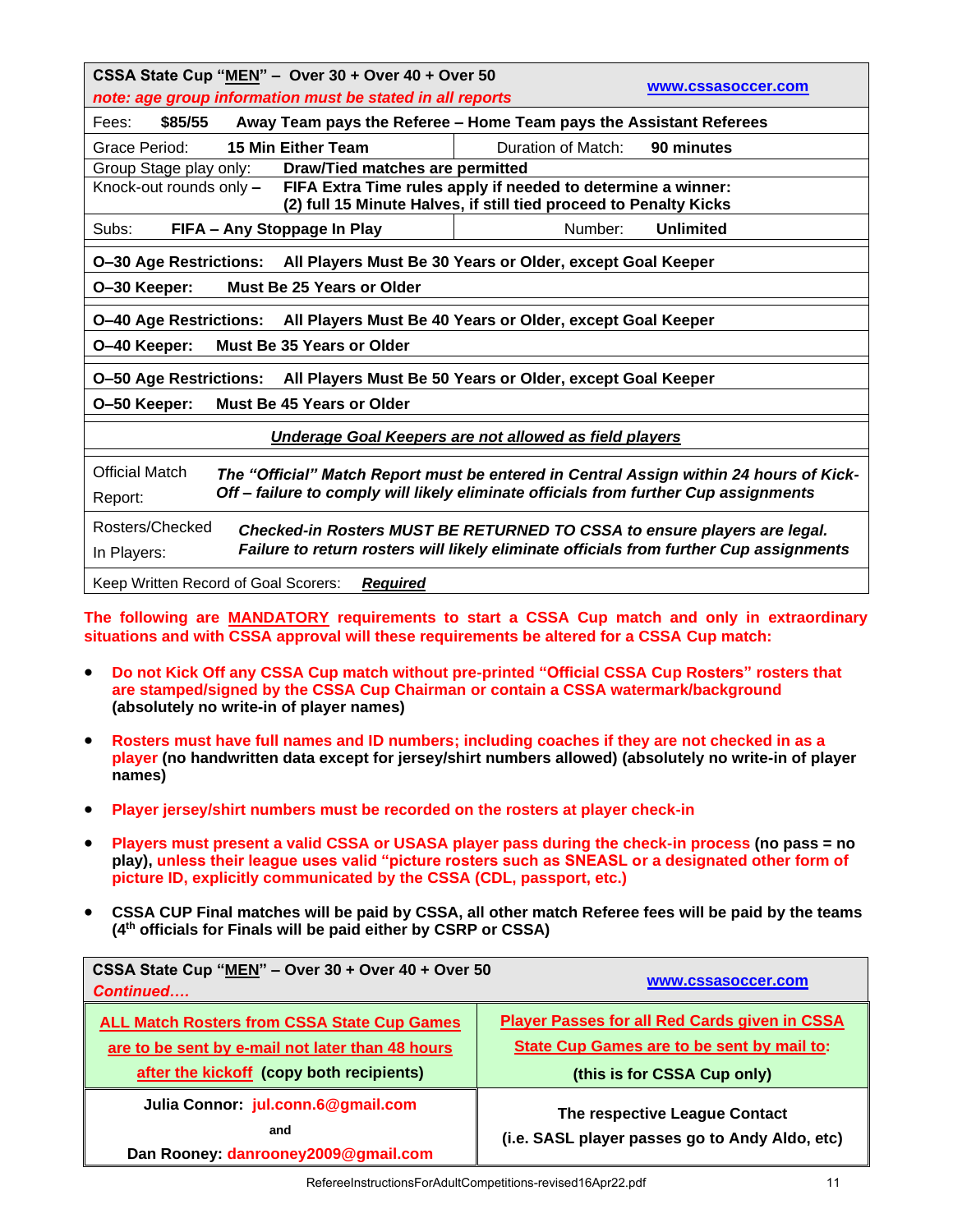| <b>National Cup - Open/Amateur Cup</b>                                                               |                                                            |  |  |  |  |
|------------------------------------------------------------------------------------------------------|------------------------------------------------------------|--|--|--|--|
| Fees:                                                                                                | <b>TBA</b> (for more information contact CSSA)             |  |  |  |  |
| 15 Min Either Team<br>Grace Period:                                                                  |                                                            |  |  |  |  |
| Duration of Match:                                                                                   | 90 minutes + (2) 15 Minute OT Halves + Kicks from the Mark |  |  |  |  |
| Subs:<br>FIFA - Any Stoppage In Play                                                                 | 7 Players With No Re-entry<br>Number:                      |  |  |  |  |
| Age Restrictions:<br><b>None</b>                                                                     |                                                            |  |  |  |  |
| Send Written Referee Report and Player Passes for Send Offs to Region 1 National<br>Report Score to: |                                                            |  |  |  |  |
| <b>Cup Commissioner</b>                                                                              |                                                            |  |  |  |  |
| (Report on-line within 24 hours if assignment is posted)                                             |                                                            |  |  |  |  |
| Yes - Submit on Written Report to Region 1 + on-line<br>Keep Written Record of Goal Scorers:         |                                                            |  |  |  |  |
| Any additional information needed will be provided with game assignment<br>Note:                     |                                                            |  |  |  |  |

| <b>National Cup - Over 30</b>                                                                        |  |  |  |  |
|------------------------------------------------------------------------------------------------------|--|--|--|--|
| <b>TBA</b> (for more information contact CSSA)<br>Fees:                                              |  |  |  |  |
| Grace Period:<br>15 Min Either Team                                                                  |  |  |  |  |
| 90 minutes + (2) 15 Minute OT Halves + Kicks from the Mark<br>Duration of Match:                     |  |  |  |  |
| FIFA - Any Stoppage In Play<br>Number: 7 Players With No Re-entry<br>Subs:                           |  |  |  |  |
| All Players Over 30 Years of Age As Of Date Played<br>Age Restrictions:                              |  |  |  |  |
| Report Score to:<br>Send Written Referee Report and Player Passes for Send Offs to Region 1 National |  |  |  |  |
| <b>Cup Commissioner</b>                                                                              |  |  |  |  |
| (Report on-line within 24 hours if assignment is posted)                                             |  |  |  |  |
| Yes -- Submit on Written Report to Region $1 +$ on-line<br>Keep Written Record of Goal Scorers:      |  |  |  |  |
| Any additional information needed will be provided with game assignment<br>Note:                     |  |  |  |  |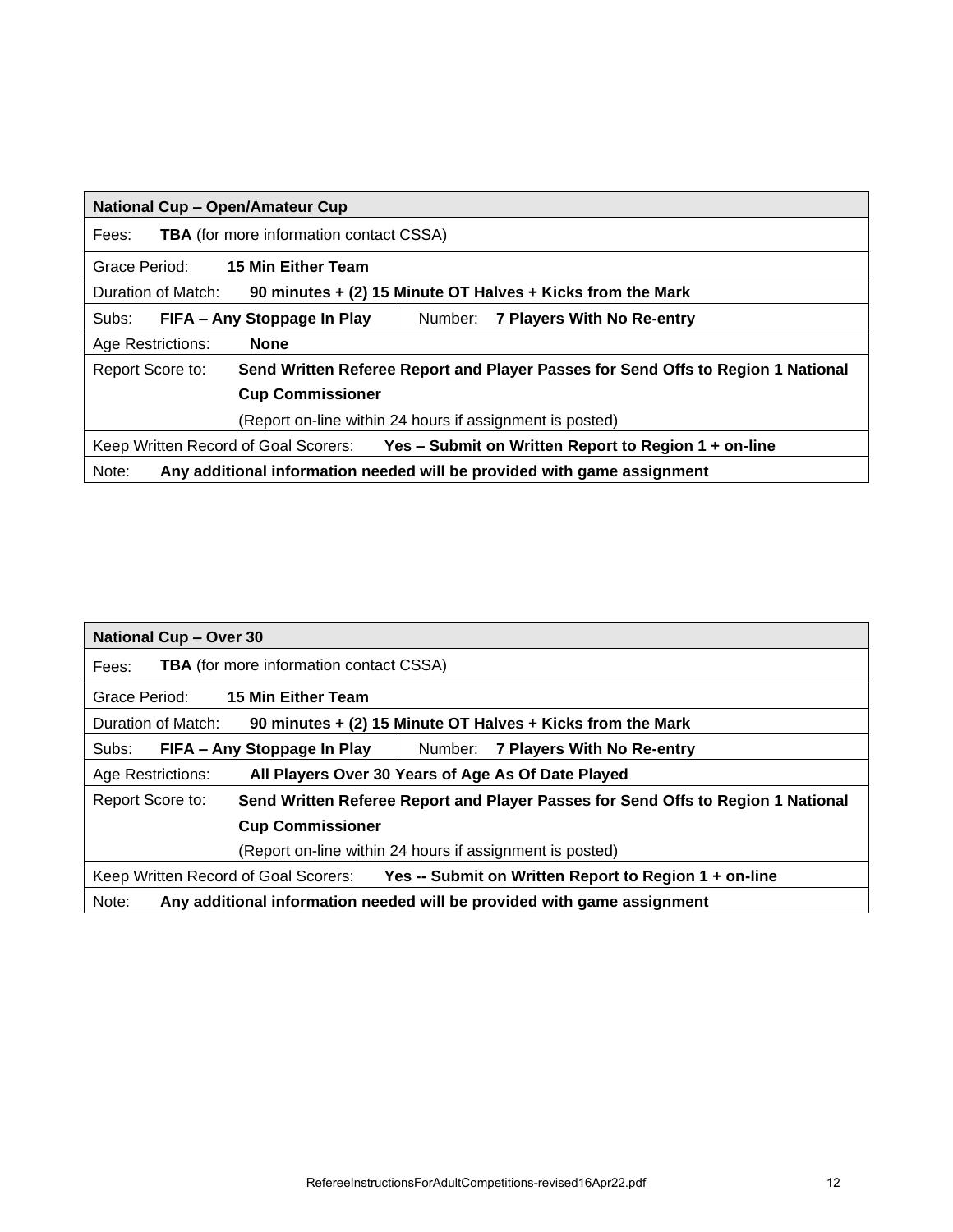# *Directory of League Contacts:*

*(Send lineups and player pass(s) to the appropriate League Representative if a Red Card(s) is given in a game)*

| <b>CASL</b>                | <b>CSL</b>            | <b>CSSA State Cup</b><br><b>Administrator</b> | <b>ECWSC</b>        |
|----------------------------|-----------------------|-----------------------------------------------|---------------------|
|                            |                       |                                               |                     |
| Calvin Thompson            | Jack Testani          | Julia Connor                                  | Jessica Urban-Jack  |
|                            | 69 Jody Lane          | jul.conn.6@gmail.com                          |                     |
|                            | Plantsville CT 06479  | 860-989-3762                                  |                     |
|                            | torrice1027@gmail.com |                                               |                     |
|                            | 203-217-5507 (C)      |                                               |                     |
|                            |                       |                                               |                     |
| <b>FVASC</b>               | <b>NWSL</b>           | <b>SASL</b>                                   | <b>SCWSL</b>        |
| <b>Mike Kouromihelakis</b> | Sandra Hampson        | Andy Aldo                                     | Jennifer Christos   |
|                            |                       | 45 Pine Brook Ct                              |                     |
| Joe Truncali (treasurer)   |                       | Cheshire, CT 06410                            |                     |
| joetruncali@gmail.com      | sandra7h@aol.com      | aaldosoc@aol.com                              |                     |
| 860-559-9597               |                       | fax 203-271-9154                              |                     |
|                            |                       |                                               |                     |
| <b>SNEASL</b>              | <b>Stamford Coed</b>  | <b>WHWSC</b>                                  | <b>WSL</b>          |
| Joe Rich                   | Sandra Hampson        | Danielle Garcia                               | Jose Sandoval       |
|                            |                       |                                               | sagoenvia@yahoo.com |
|                            |                       |                                               |                     |
|                            | sandra7h@aol.com      |                                               |                     |
|                            |                       |                                               |                     |

**Use the following link for contacting league representatives not listed above:**

**<https://www.cssasoccer.com/page/show/1671403-affiliated-leagues-and-clubs>**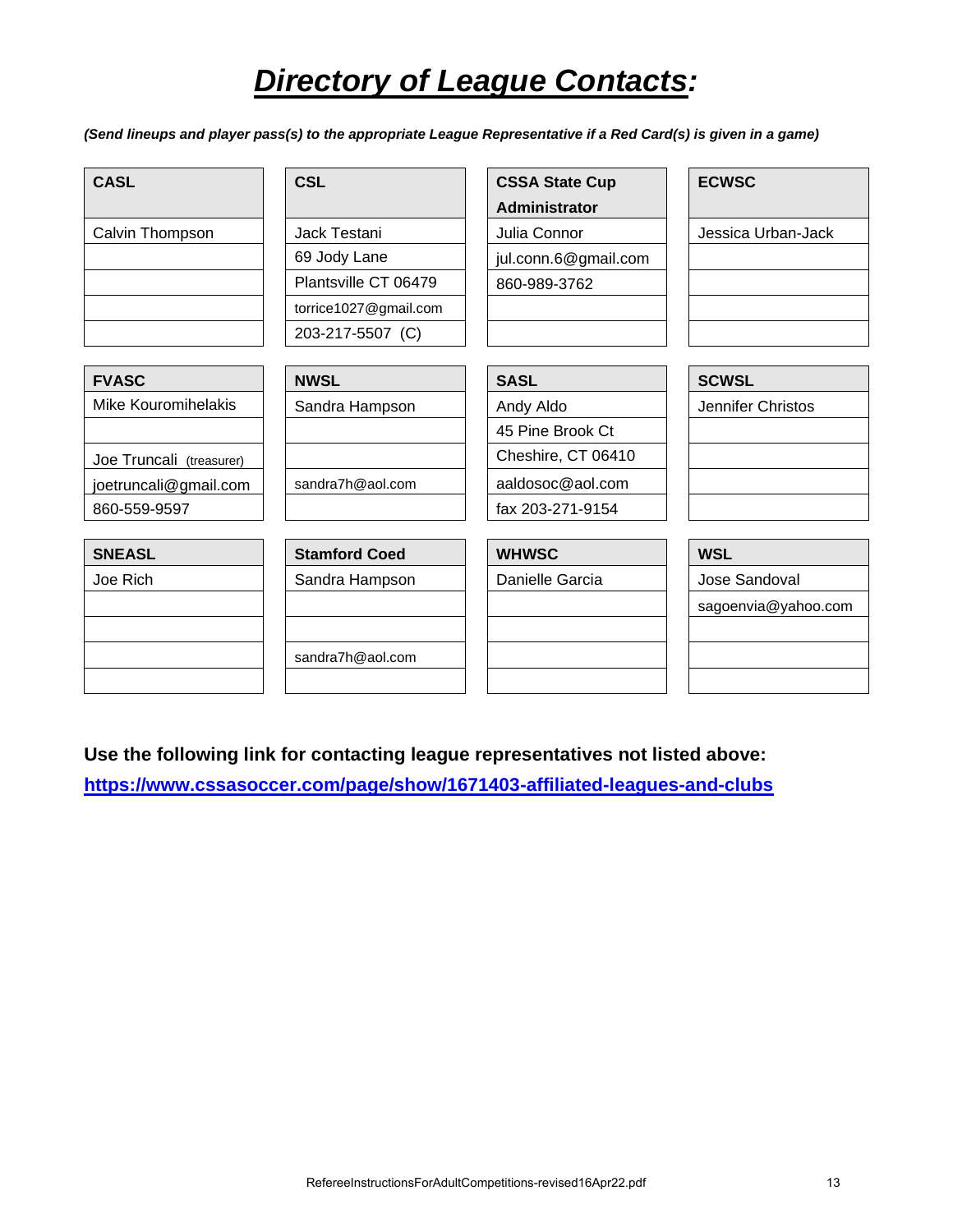## *Directory of State Administrators:*

| <b>CSRP Office</b>    |  | <b>SRA</b>           |
|-----------------------|--|----------------------|
| CSRP                  |  | Jesus Zornoza        |
| 705 North Mountain Rd |  | 123 Oscaleta Dr.     |
| Newington, CT 06111   |  | Ridgefield, Ct 06877 |
| info@ctreferee.net    |  | sra@ctreferee.net    |
| 860-919-0850          |  | 860-539-4435 (C)     |

| <b>CSRP Office</b>    | <b>SRA</b>           | <b>SDA</b>        |
|-----------------------|----------------------|-------------------|
| CSRP                  | Jesus Zornoza        | Stan Kupinski     |
| 705 North Mountain Rd | 123 Oscaleta Dr.     |                   |
| Newington, CT 06111   | Ridgefield, Ct 06877 |                   |
| info@ctreferee.net    | sra@ctreferee.net    | ct-sda@ctreferee. |
| 860-919-0850          | 860-539-4435 (C)     | 203-442-3290 (C)  |
|                       |                      |                   |

| <b>CSRP Office</b>    | <b>SRA</b>           | <b>SDA</b>           | <b>SDI</b>           |
|-----------------------|----------------------|----------------------|----------------------|
| CSRP                  | Jesus Zornoza        | Stan Kupinski        | Daniel Margues       |
| 705 North Mountain Rd | 123 Oscaleta Dr.     |                      |                      |
| Newington, CT 06111   | Ridgefield, Ct 06877 |                      |                      |
| info@ctreferee.net    | sra@ctreferee.net    | ct-sda@ctreferee.net | ct-sdi@ctreferee.net |
| 860-919-0850          | 860-539-4435 (C)     | 203-442-3290 (C)     |                      |

| <b>SDI</b>           |
|----------------------|
| Daniel Marques       |
|                      |
|                      |
| ct-sdi@ctreferee.net |
|                      |

| Garfield Green                        |  |
|---------------------------------------|--|
| $100.5$ $5.1$ $1.1$ $1.1$ $5.1$ $5.1$ |  |

860-847-2275

*Ejected Player Passes MUST be sent to the Competition Representative*

### **CSSA Discipline** *Do not send anything to the CSSA*  Garfield Green **Discipline Committee, they will** an Rooney 123 Dudley town Road **Fight Struet Came Reports on-line!!!** 60 Trinity Avenue

Windsor, CT 06095 **Lightlene areas on Central Assign for the Callect Communist CT 06033** GKG0126@AOL.COM **Annual Computementary Referee and AR Reports"** | danrooney2009@gmail.com *to document Send Offs, Injuries & any other unusual circumstances.*

> *All Referees and AR's must provide specific details about player ejection(s), injury(s), game termination & any other unusual circumstances.*

| <b>CSSA President</b> |
|-----------------------|
|                       |

**www.cssasoccer.com**